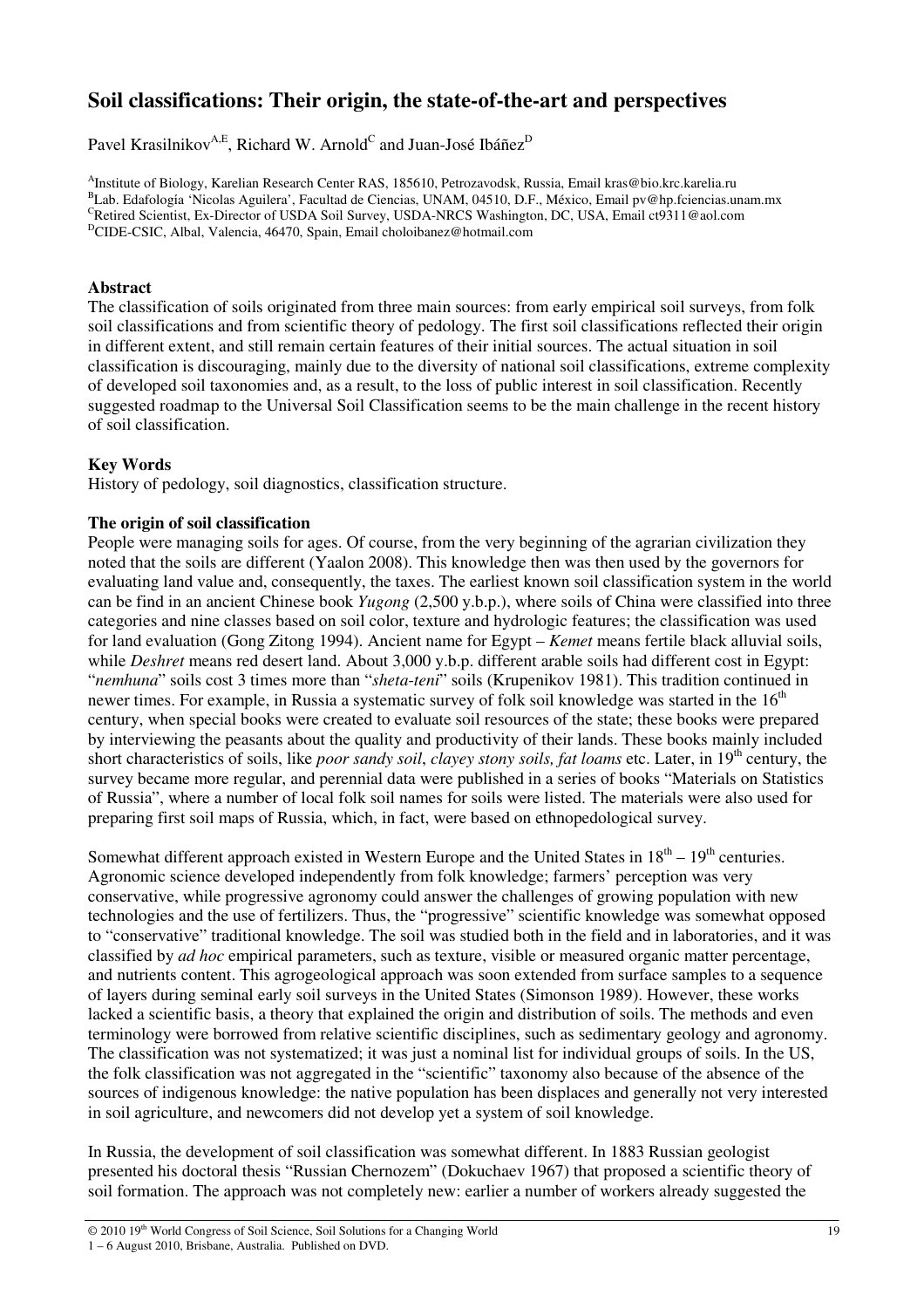system of vertical soil horizons (Darwin to be noted as the most well-known scientists who used A/B/C/D sequence of soil horizons). Also Dokuchaev's theory on soil dependence on climate and other environmental factors repeated some ideas of earlier researchers, such as Lomonosov, Thaer and Hilgard. However, only after Dokuchaev's works a holistic theory was created, explaining the genesis and geographical distribution of soils. Thus, the first classification of Russian soils was based on the overall theory of soil genesis and soil geography. The influence of folk soil knowledge on Russian classification is often disregarded. The names of soil types were mainly borrowed from folk soil classifications: the words *chernozem*, *solod*, *solonetz*, *rhendzina* were used by Russian, Ukrainian and Polish peasants for ages. However, not only the words were accepted, but also the central concepts of soil units, the archetypes were included in the classification.

The existing scientific classifications developed from these three main sources: folk knowledge, empirical soil study and from scientific theory. Every soil classification has elements of indigenous concepts, empirically collected data and of scientifically-based grouping. It is expected that the combination of these three components should lead to harmony. Unfortunately, it just causes a kind of historical bias that complicates actual scientific classifications.

# **How we lost our way in broad daylight**

Due to historical reasons, almost every school of pedology has its own classification. In fact, more than one natural soil classification can exist, i.e. there is no unique "true" classification to be discovered. The existence of numerous national soil classifications is a serious problem of perception of soil science by other specialists. To some extent it is related to the differences in soil cover in different countries that leads to distinguishing different archetypes as a basis for classification. Modern biology and geology originated in medieval time in Europe, and later was distributed all over the world in a "semi-mature" state. Soil science was distributed in a rudimentary state, and was often developed independently in different countries. Sokolov (1978) noted that the lack of a uniform classification resulted from the fact that soil science was relatively young and similar to an "infant disease" it would be overcome in the near future. Some researchers proposed the US Soil Taxonomy as a world classification; others hoped that the Soil Map of the World Legend by FAO-UNESCO (or, later, WRB) would replace national classifications. However, the period of the 90-th dashed these hopes. National schools did not try to integrate, but intensified activities to update and revise their classifications. In these years new versions of classifications were proposed in New Zealand (Hewitt, 1992), China (Gong Zitong 1994), Australia (Isbell 1996), Russia (Shishov *et al.* 1997), France (AFES 1998) and Brazil (EMBRAPA 1999). However, what resulted was the development of improved quantitative diagnostics to support the designation of units and their classification in hierarchical systems.

Apart of the variety of classifications there are a number of other problems that aroused with the progress of soil classifications, which are extreme complexity, costly and time-consuming diagnostics, and ambiguous, complex and confusing terminology. Each of the problems can be explained in its historical perspective. The complexity resulted from the need to compress soil data for mapping; every soil polygon had to represent as much information, as possible. In fact, developed soil classifications practically replaced soil names by brief soil descriptions. Every soil name was meaningful, and a complete soil name included practically all the soil characteristics important for pedologists. In parenthesis we should note that this information was often useless for practical users, because soil features important for agriculture, such as nutrients availability and hydrophysical characteristics, were usually variable and taxa-independent. The uncontrolled growth of information saturation of classifications resulted in their extreme complexity. Even the authors of soil classifications already cannot classify a soil without consulting their manuals. Is it what we wanted?

The extensive diagnostics needed for soil allocation in the taxonomic scheme is somewhat related to the complexity of classifications. Also it was logical continuation of a generally productive approach that declares that we should classify soils by the measurable attributes and not on the basis of our doubtful ideas on soil genesis. Initially the task seemed simple: we had to find soil properties that corresponded to certain central concepts of soils (archetypes). However, soon it was discovered that the properties that seemed to be the most evident for a certain group, are not unique and might be found in some other groups. It is useful to consider the concepts of divergence and convergence (Rozanov 1977). Divergence means that soils formed under similar conditions in different places commonly exhibit variable properties due to local factors. Convergence means that different pedogenic processes under different environmental conditions might lead to similar soil properties and morphology. For example, such processes as podzolization, clay eluviation and surface gleying generally lead to the formation of a bleached, clay depleted surface horizon. Thus, the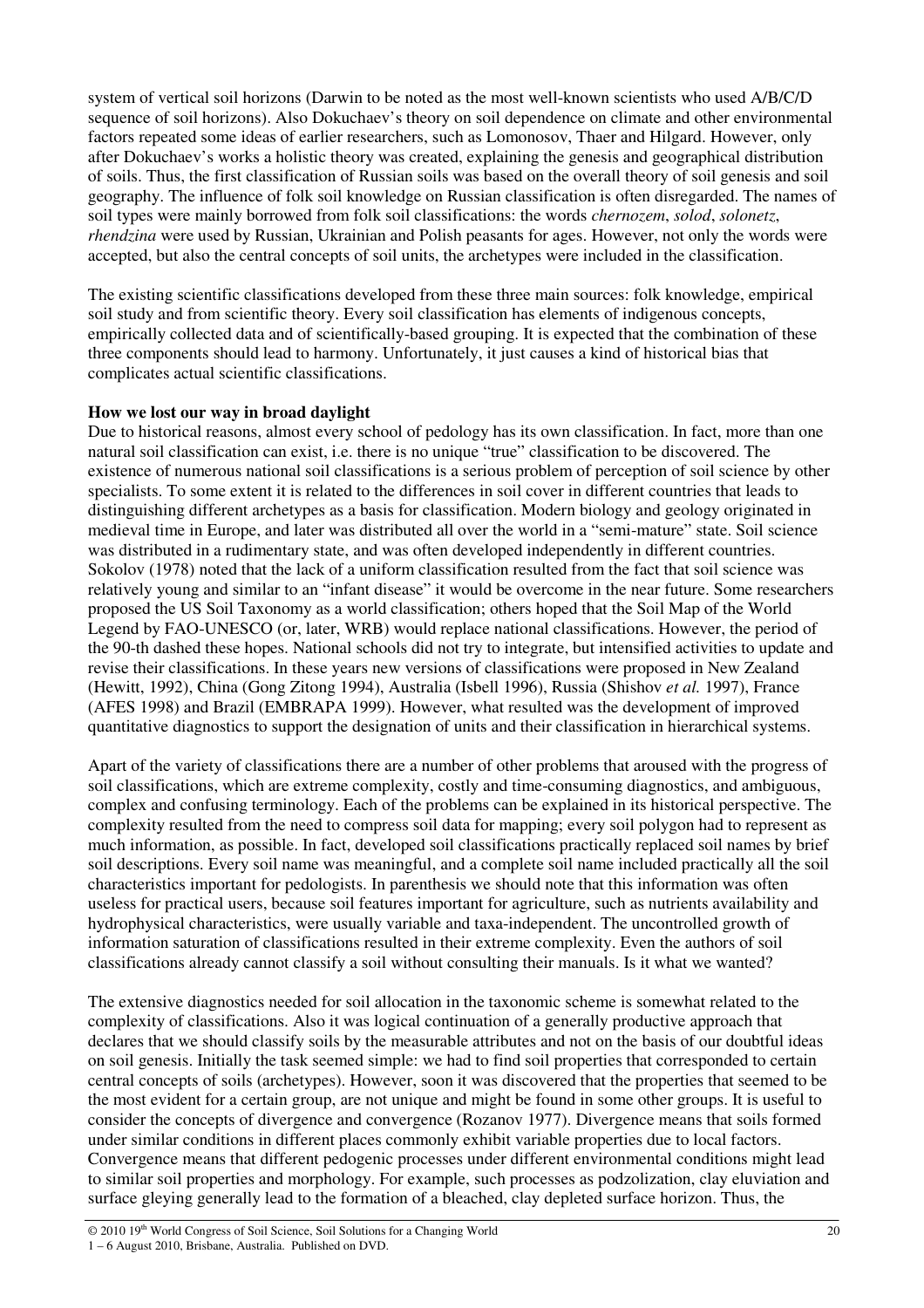presence of a bleached surface horizon cannot be used as an only diagnostic criterion for soil classification. Less evident, every time more and more sophisticated criteria were proposed to delimitate soil groups. Nowadays a user of soil classification applies long and complex definitions for allocating soils in taxonomic groups even without clear understanding of the origin and significance of these criteria.

The terminology used in soil classifications may be divided into two groups: traditional (indigenous and common folk terms) and artificial terms. The principle of including folk soil names (*podzol*, *chernozem*, *gley* etc.), as well as stylized terms (*krasnozem*, *burozem*) in scientific classifications was used by Dokuchaev and his followers. Dokuchaev did not collect these terms himself rather he used soil names from existing publications such as the "Statistic Materials of Russia" which contained numerous folk names for soils. He understood that folk names could not be converted directly into scientific terms (Krasilnikov 1999) but should be determined more strictly because in folk tradition different soils could be grouped under the same name, or the same soil was named differently in other localities. As a result, scientific terms, which have originated from folk terminology, often differ significantly in their meaning from the original concept. The other option for constructing scientific soil terminology was to apply completely new artificial names. It was first proposed by Guy Smith (Banfield 1984) while preparing the 7<sup>th</sup> Approximation, a new American soil classification system. Guy Smith considered that old traditional soil names were confusing, and with the help of philologists developed a completely new system of soil terminology; a wide group of philologists participated in the development of soil nomenclature that was mnemonic (Heller 1963). In addition, the levels in the taxonomy are recognizable by the number of syllables of the base words and the "ic" ending of modifiers. The idea was brilliant and could work very well if the system remained the only artificial nomenclature. Unfortunately soon a number of "clones" of the US classification terminology appeared, and now some of the artificial terms cause almost the same confusion as traditional ones. For example, the name Histosols is used both in the US Soil Taxonomy and in the classifications of Cuba, China and in World Reference Base; the problem is that the definitions and diagnostic criteria for this group vary in different classifications. Attempts to avoid confusion by modifying slightly the names, like in Australian classification (Isbell 1996) (*Vertosols* instead of *Vertisols*, *Podosols* instead of *Spodosols*) only increased the chaos. Some modified terms, once used in one national classification, were then introduced independently in the other classifications, also with different definitions. The same term *Vertosols* used in Australian soil classification was also used in Chinese and Romanian taxonomies. Actually there are more than 3,000 soil names only on the highest levels of world soil taxonomy, most of them absolutely inexplicable for non-specialists.

# **Out of the dead end**

The crisis of soil classification resulted in serious doubts of the perspectives of soil classification at all. Currently soil classification has moved from the nucleus to the margin of the attention of soil science community as environmental issues of terrestrial ecosystems have gained prominence. In the last decades developments in digital mapping now facilitate combining various information layers, somewhat replacing traditional soil classification based maps. Even in soil genesis and soil geography studies researchers commonly speak in terms of pedogenetic processes and particular soil characteristics rather than the use of formal soil names. For many purposes mathematical ad-hoc classifications work better than more general basic classifications. Does it mean that we should leave soil classification behind?

To answer this question we should remember the functions of classification in natural sciences in general and in soil science in particular. These functions are: arrangement of our knowledge about the Universe, development of common language for the communication among the specialists, presentation of soil information in a compact form (e.g. for mapping) and simplification of education. The development of technology produced novel methods of visualization of soil information. The GIS-based soil maps include several layers with soil properties, important for the users, instead of extensive soil names, which need explanation. Definitely the use of digital soil maps is a big challenge in soil geography that reduces the importance of classification for practical soil mapping. However, the other functions of soil classification cannot be replaced by high technology. Soil classification is a mirror of our knowledge about the soil, and the structure of soil classification depends on our current system of concepts and ideas about soil genesis, geography and functioning. Then, the communication among the scientific community requires common language. We use names in our everyday activity, and we need them in science. To a great extent the existence of specific terminology determines the identity of science. Without soil classification all the pedology may be reduced to chemistry, physics and biology. Finally, the education on any level requires simple systems of presentation of information. If we teach the students on the basis of independence of soil